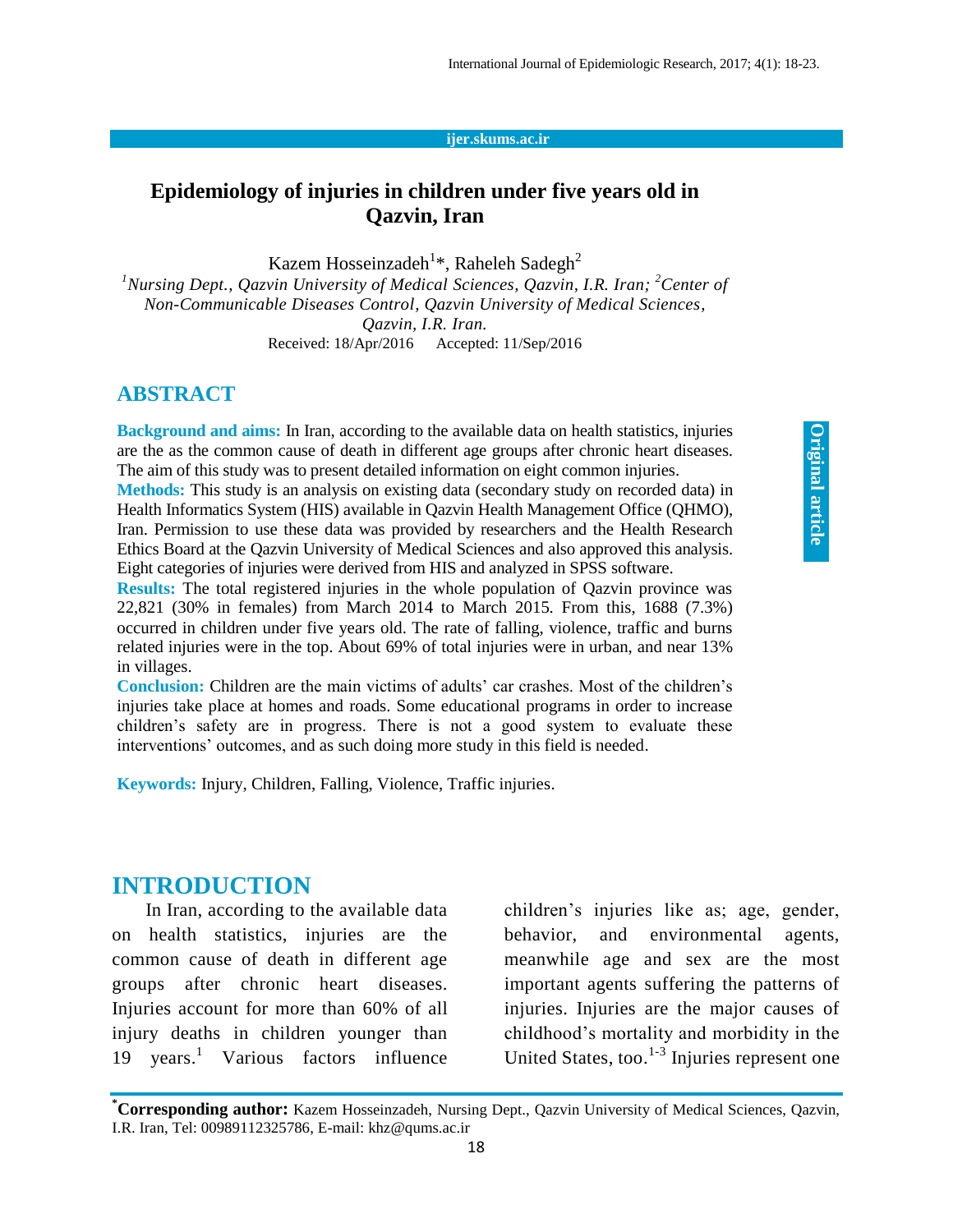of the most important public health problems facing both developing and industrialized countries today. <sup>4</sup> A one-year study in an Iranian province, revealed that about 5% of injured children in urban and sub-urban areas referred to emergency departments were pedal cyclists, of whom, 55% had head injuries. <sup>5</sup> Due to the lack of responsible agency and funding, the data capture systems in Iran are inadequate, and few studies have investigated the epidemiological patterns of injuries in children under five years old. $1,6,7$  There was no age-specific study done in Iran.<sup>4,8,9</sup> Qazvin is in central region of Iran. In spite of the higher prevalence of some injuries (Traffic accidents; Motorbike specifically) in Qazvin than the other provinces of Iran, little researches have been conducted to aim all the injuries in a specific age group. The aim of this study was to present detailed information on 8 common injuries (Falling, Violence and attack, Traffic injuries, Burns, Poisoning, Wild animals' attacks and snakebites, Electrocution and

Drowning) in children under the age of 5 years.

## **METHODS**

This study is an analysis on existing data (secondary study on recorded data) in Health Informatics System (HIS) available in Qazvin Health Management Office (QHMO), Iran. Permission to use these data was provided by researchers and the Health Research Ethics Board at the Qazvin University of Medical Sciences also approved this analysis. Eight categories of injuries were derived from HIS and analyzed in SPSS software.

# **RESULTS**

Total registered injuries in whole population of Qazvin province were 22,821 (30% in females) from March 2014 to March 2015. From this, 1688 (7.3%) occurred in children under five years old. Distributions of injury are shown in Table 1 and Figure 1.

| <b>Type of injuries</b>            | Girls       |               | <b>Boys</b> |               | <b>Total</b>   |               |
|------------------------------------|-------------|---------------|-------------|---------------|----------------|---------------|
|                                    | $\mathbf n$ | $\frac{6}{9}$ | n           | $\frac{6}{9}$ | $\mathbf n$    | $\frac{6}{9}$ |
| Falling                            | 155         | 24            | 220         | 0.21          | 375            | 22.2          |
| Violence and attack                | 121         | 18.7          | 214         | 20.5          | 335            | 20.0          |
| Traffic injuries                   | 101         | 15.6          | 150         | 14.5          | 251            | 15.0          |
| <b>Burns</b>                       | 53          | 8.1           | 98          | 9.5           | 151            | 9.0           |
| Poisoning                          | 18          | 2.8           | 18          | 1.7           | 36             | 2.1           |
| Wild animals attack and snakebites | 2           | 0.3           | 2           | 0.19          | 4              | 0.23          |
| Electrocution                      | 3           | 0.4           | 5           | 0.48          | 8              | 0.5           |
| Drowning                           | $\Omega$    | 0.0           | 2           | 0.19          | $\mathfrak{D}$ | 0.11          |
| Others (unspecified)               | 194         | 30            | 332         | 32            | 426            | 25.2          |
| Total                              | 647         | 100           | 1041        | 100           | 1688           | 100           |

**Table 1:** Distribution of injuries type in children under 5 years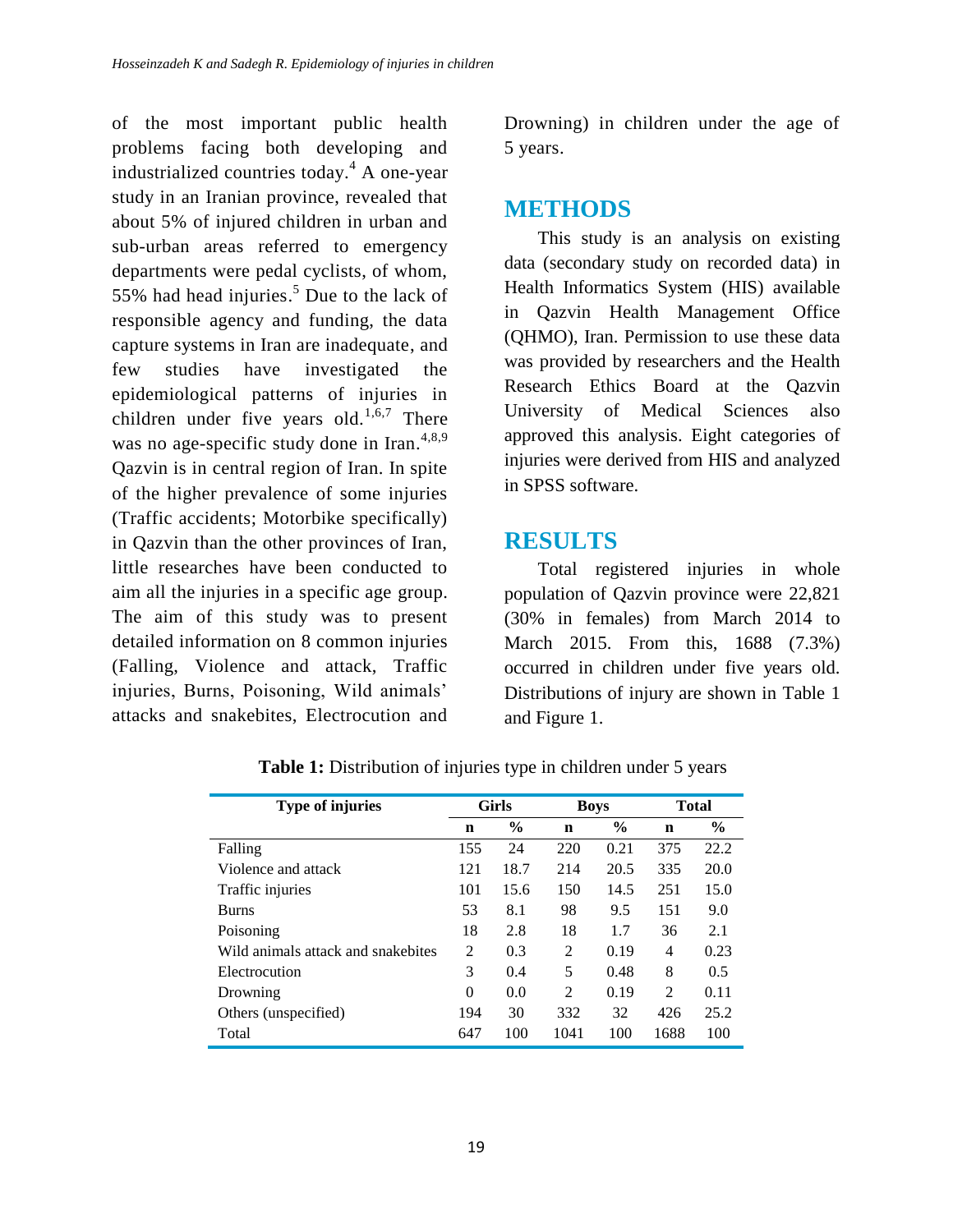

**Figure 1:** Gender-based distribution of injuries in Qazvin population

The rate of falling, violence, traffic and burns related injuries were in the top. There was no detailed information about

these, except for the traffic injuries. Types of traffic injuries are shown in Figure 2.



**Figure 2:** Type of traffic injuries in children under 5 years old

As shown in this figure, car injuries have the most prevalence related to other traffic injuries. Home and the roads were the most common places for these injuries as shown in Table 2. About 69% of total injuries were in urban, and nearly 13% in villages (Table 3).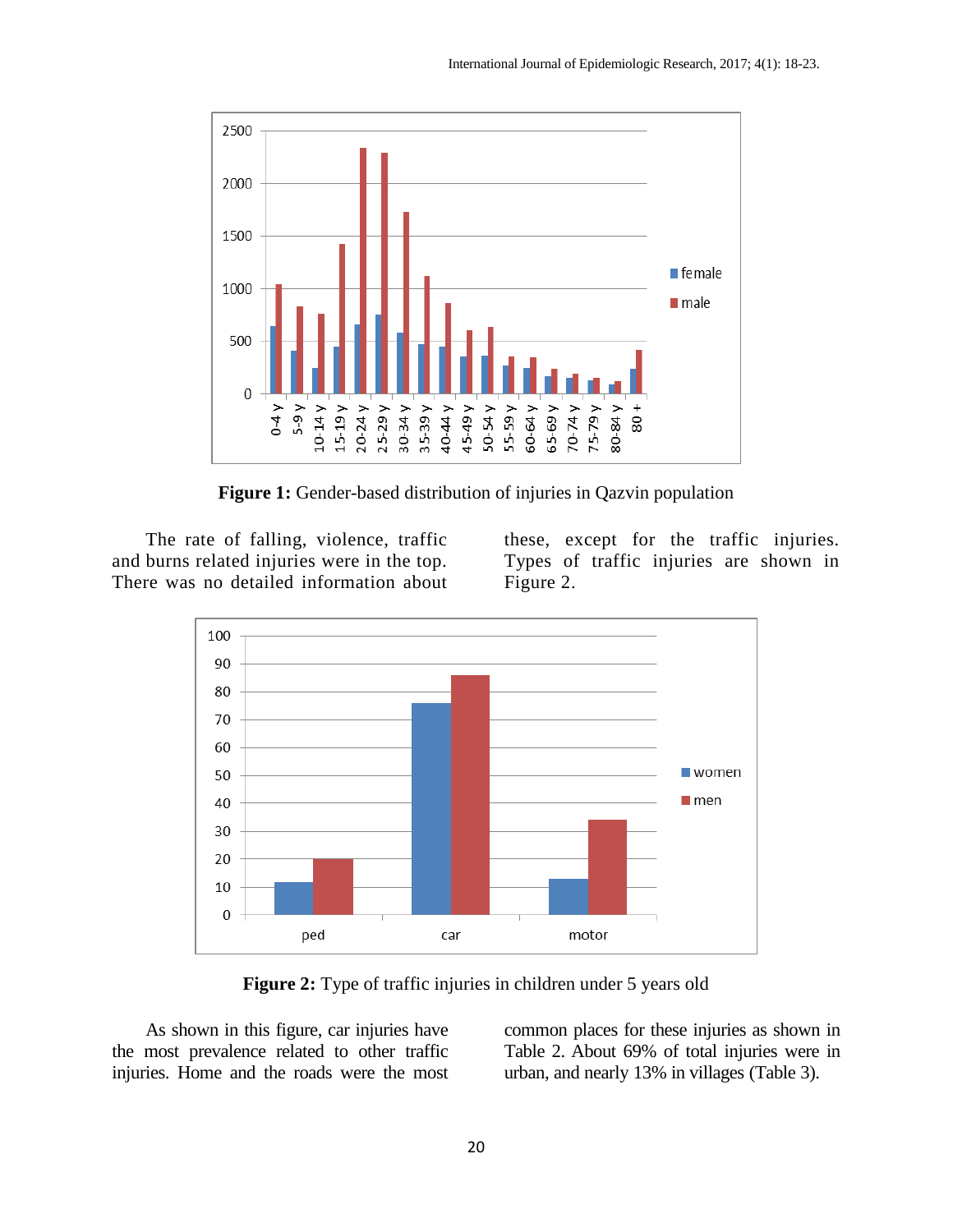| <b>Scene of injuries</b>   | <b>Girls</b> |               | <b>Boys</b> |               | <b>Total</b> |               |
|----------------------------|--------------|---------------|-------------|---------------|--------------|---------------|
|                            | $\mathbf n$  | $\frac{6}{9}$ | $\mathbf n$ | $\frac{6}{9}$ | $\mathbf n$  | $\frac{6}{9}$ |
| Home                       | 294          | 45.0          | 434         | 41.5          | 728          | 43.0          |
| Roads                      | 111          | 17.0          | 183         | 17.5          | 294          | 17.4          |
| Public recreational places | 8            | 1.2           | 17          | 1.6           | 25           | 1.5           |
| Kindergarten               | $\mathbf{1}$ | 0.15          | 1           | 0.09          | 2            | 0.11          |
| Others (unspecified)       | 233          | 36.0          | 639         | 61.3          | 872          | 51.6          |
| Total                      | 647          | 100           | 1041        | 100           | 1688         | 100           |

**Table 2:** Distribution of injuries' places in children under 5 years

**Table 3:** Geographical points of injuries in children under 5 years

| <b>Geographical points</b> | <b>Girls</b> |               | <b>Boys</b> |               | <b>Total</b> |               |
|----------------------------|--------------|---------------|-------------|---------------|--------------|---------------|
|                            | $\mathbf n$  | $\frac{6}{9}$ | $\mathbf n$ | $\frac{6}{9}$ | $\mathbf n$  | $\frac{6}{9}$ |
| Urban                      | 444          | 68.5          | 724         | 69.5          | 1168         | 69.0          |
| <b>Villages</b>            | 83           | 12.3          | 139         | 13.3          | 222          | 13.0          |
| Others (unspecified)       | 119          | 18.3          | 176         | 17.0          | 301          | 18.0          |
| Total                      | 647          | 100           | 1041        | 100           | 1688         | 100           |

## **DISCUSSION**

Based on the last census in 2011, Iran's population was over than 75 million (nearly six millions were under five years old), and about 1,201,565 are living in Qazvin province (little more than 80,000 are under five years old).<sup>7</sup> The most causes of injuries in this study were falling, violence, traffic injuries and burns with prevalence rate, 22.2%, 20.0%, 15.0%, respectively. Unfortunately, there is no reliable data about falling and violence distribution, but national and international figures shows that

traffic injuries in Iran are higher than the rate estimated for the Eastern Mediterranean countries. 5 The rate of road accidents in Iran is twenty times more than the world's average. In Iran, among all unintentional fatal injuries inflicted on children under five, traffic-related fatalities are the leading cause of death. <sup>10</sup> Although some interventions like as legislation, education, and the roads safety enhancement, have been handled.<sup>6,8</sup> It is noteworthy that, none of these interventions have been focused on children.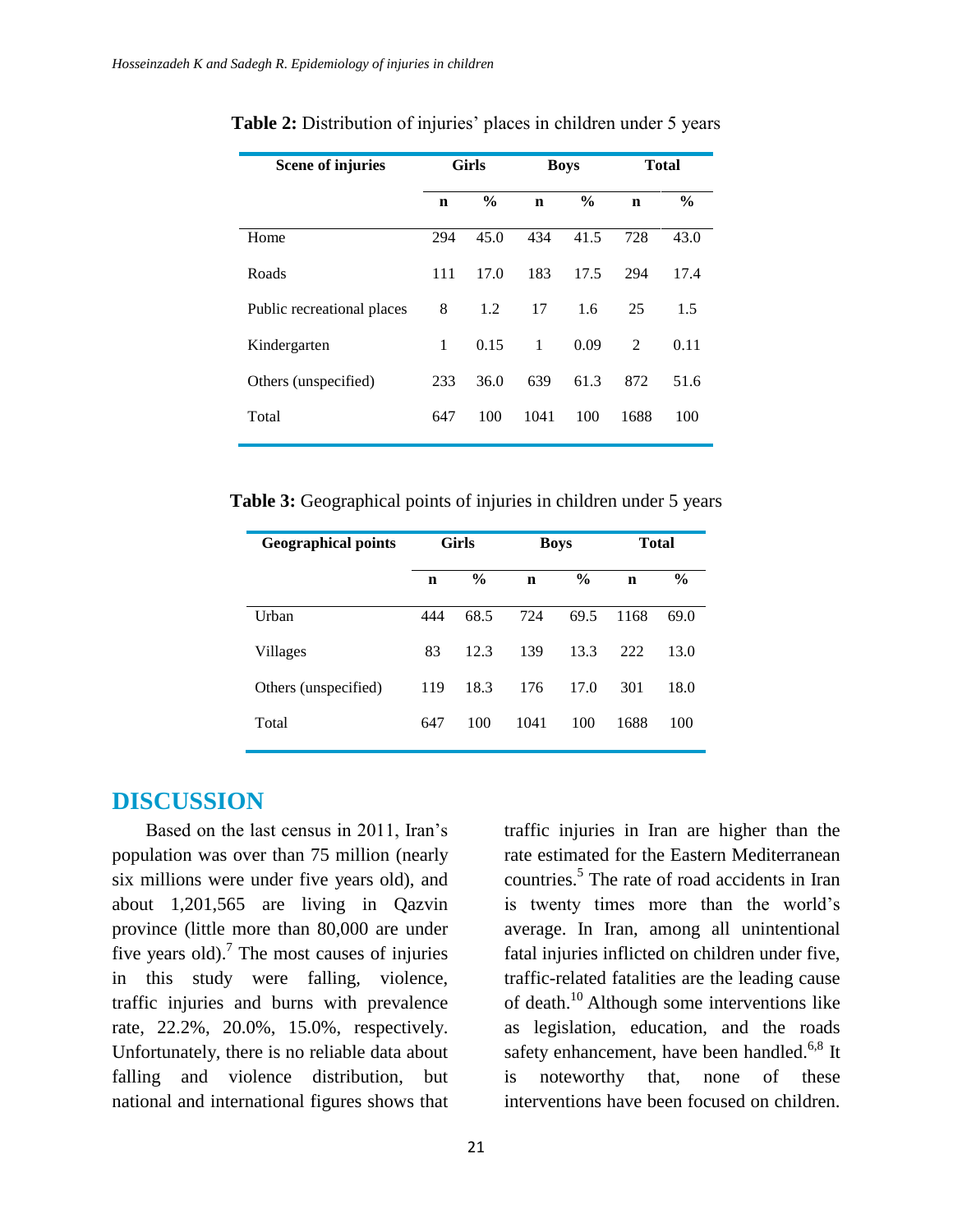Basically, children under five years old are a common high risk population, and some of the traffic injuries reduction intervention must be done on this group. The high rate of falling, violence and traffic injuries in children under five years, suggests a hidden neglect or abuse against children.<sup>4,5,8</sup> However, it seems necessary to make some specific interventions to reduce these injuries. Some of these interventions should be oriented toward parents or child's guardians. Road traffic crashes are predictable and can be prevented. Many countries have achieved sharp reductions in the number of crashes and the frequency and severity of traffic-related injuries by addressing key issues. Interventions that have been proven to be effective include those that deal with: speeding, seat belt, child restraints, helmet, road design and infrastructure, and emergency services.<sup>10</sup>

Traffic injuries are categorized into pedestrians, car accidents and motorbikes. Each year, road traffic crashes kill nearly 28,000 people in Iran, and injure or disable 300,000 more. Traffic fatalities cost Iran's economy six billion US dollar every year, which amounts to more than 5% of the country's Gross National Product. 3,10 This study revealed that car accident injuries are obviously more that the other two (Figure 2), so children are the main victims of adults' car crashes. Most of the children's injuries take place at homes and on roads (Table 2). It is because of the parental neglect and unsafe environments. Now, some educational programs with respect to increasing children's safety are in process. There is not a good system to evaluate these

interventions' outcomes, yet doing more study in this field is needed.

# **CONCLUSION**

Children are the main victims of adults' car crashes. Most of the children's injuries take place at homes and roads. Some educational programs in order to increase children's safety are in progress. There is not a good system to evaluate these interventions' outcomes, and as such doing more study in this field is needed.

### **CONFLICT OF INTEREST**

The authors declared no conflicts of interest.

# **ACKNOWLEDGEMENT**

We would like to thank all individuals who cooperated in this research and helped us to fill out the study. Design and analysis of data, Critical revision of the manuscript and statistical analysis: Kazem Hosseinzadeh. Data interpretation and drafting of the manuscript: Raheleh Sadegh.

## **REFERENCES**

1. Yousefzadeh S, Hemmati H, Alizadeh A, Karimi A, Ahmadi M, Mohammadi H. Pediatric unintentional injuries in north of Iran. Iran J Pediatr. 2008; 18(3): 267-71.

2. Hambidge SJ, Davidson AJ, Gonzales R, Steiner JF. Epidemiology of pediatric injury-related primary care office visits in the United States. Pediatrics. 2002; 109(4): 559-65.